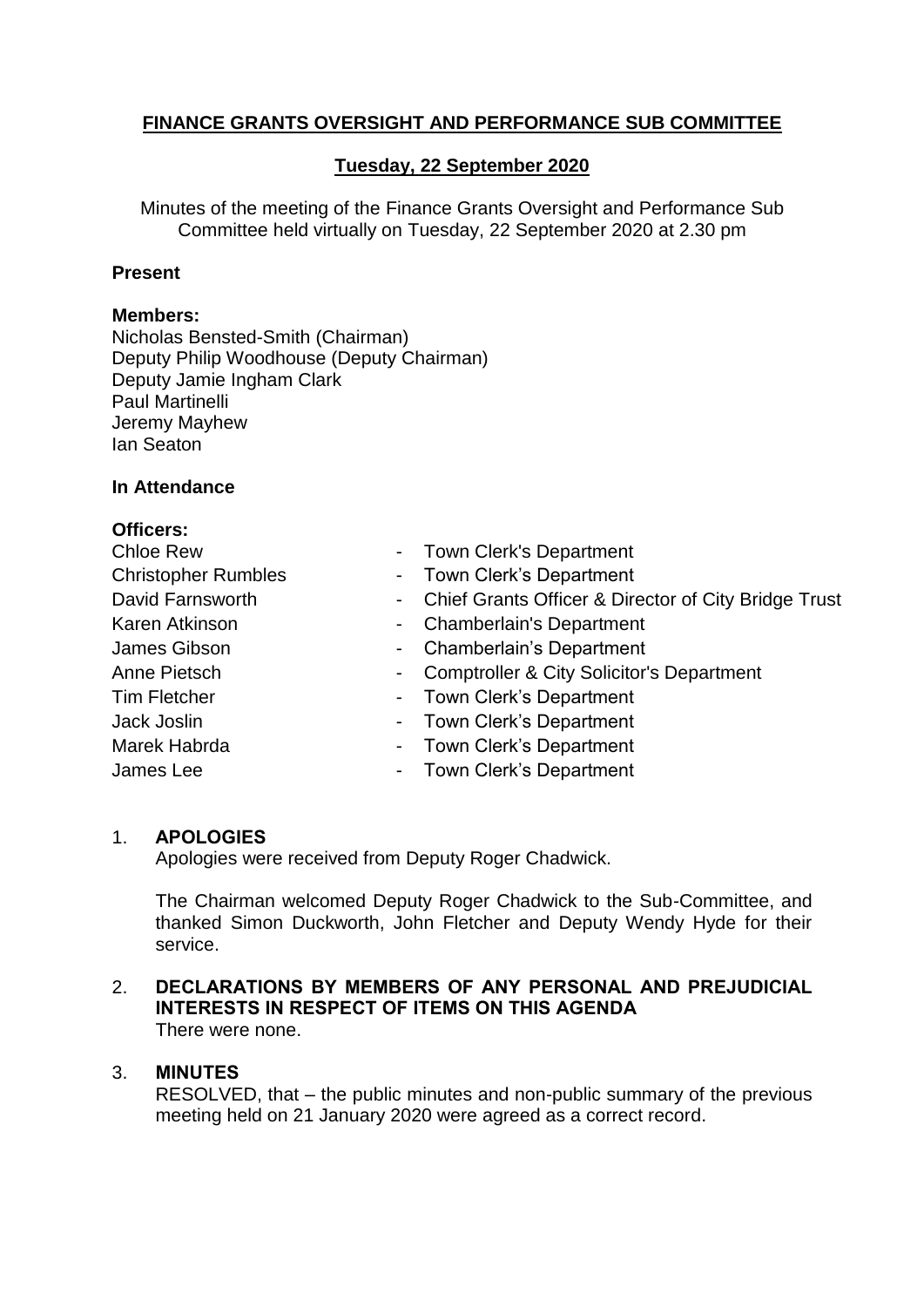# 4. **OUTSTANDING ACTIONS**

Members received the outstanding actions list.

The following items were marked as completed:

- 21 January 2020 Item 4: CGP and CGU Updates and Next Steps
- 21 January 2020 Item 4: Community Infrastructure Levy and Neighbourhood Fund Report
- 12 November 2019 Item 5: Annual Report for Resource Allocation Sub-Committee be brought to Finance Grants Oversight and Performance Sub-Committee prior to submission to RASC.

It was further noted that the matter relating to Open Spaces (21 January 2020 Item 12) was being considered by responsible officers in the Open Spaces Department, although it was important to note that there were some legal limitations relating to the proposal including that some of the Open Spaces in the City of London were not owned by the City Corporation, and there were restrictions on advertising and display of sponsorship in the City of London. The Sub-Committee would receive a further update at a later date.

# 5. **WORK PROGRAMME**

Members received the Sub-Committee's work programme.

# 6. **CENTRAL GRANTS PROGRAMME (CGP) AND CENTRAL GRANTS UNIT (CGU) - UPDATE REPORT**

Members considered a report of the Chief Grants Officer & Director of City Bridge Trust relative to the Central Grants Programme (CGP) and Central Grants Unit (CGU) Update. Members received an overview of CGU work since the last meeting in January 2020. It was noted that COVID-19 restrictions came into effect at the beginning of the new financial year which had an impact on the work.

RESOLVED, that – Members:

- 1. agree the wording of the Central Grants Programme Annual Report at Appendix 1 for onward submission to committees;
- 2. note the Central Grants Programme Annual Report; and,
- 3. note the CGP and CGU progress update report.

# 7. **PRESENTATION: MONITORING & EVALUATION - 2019/20 ANNUAL REPORT**

Members received a presentation of the Head of the Central Grants Unit relative to the Monitoring & Evaluation for the 2019-20 Annual Report. The presentation provided a breakdown of the amounts that have been awarded across the programmes, with a total of 50 grants awarded across programmes; the success rate of applications; and, an overview of what types of applications are received.

RESOLVED, that the presentation be received and its contents noted.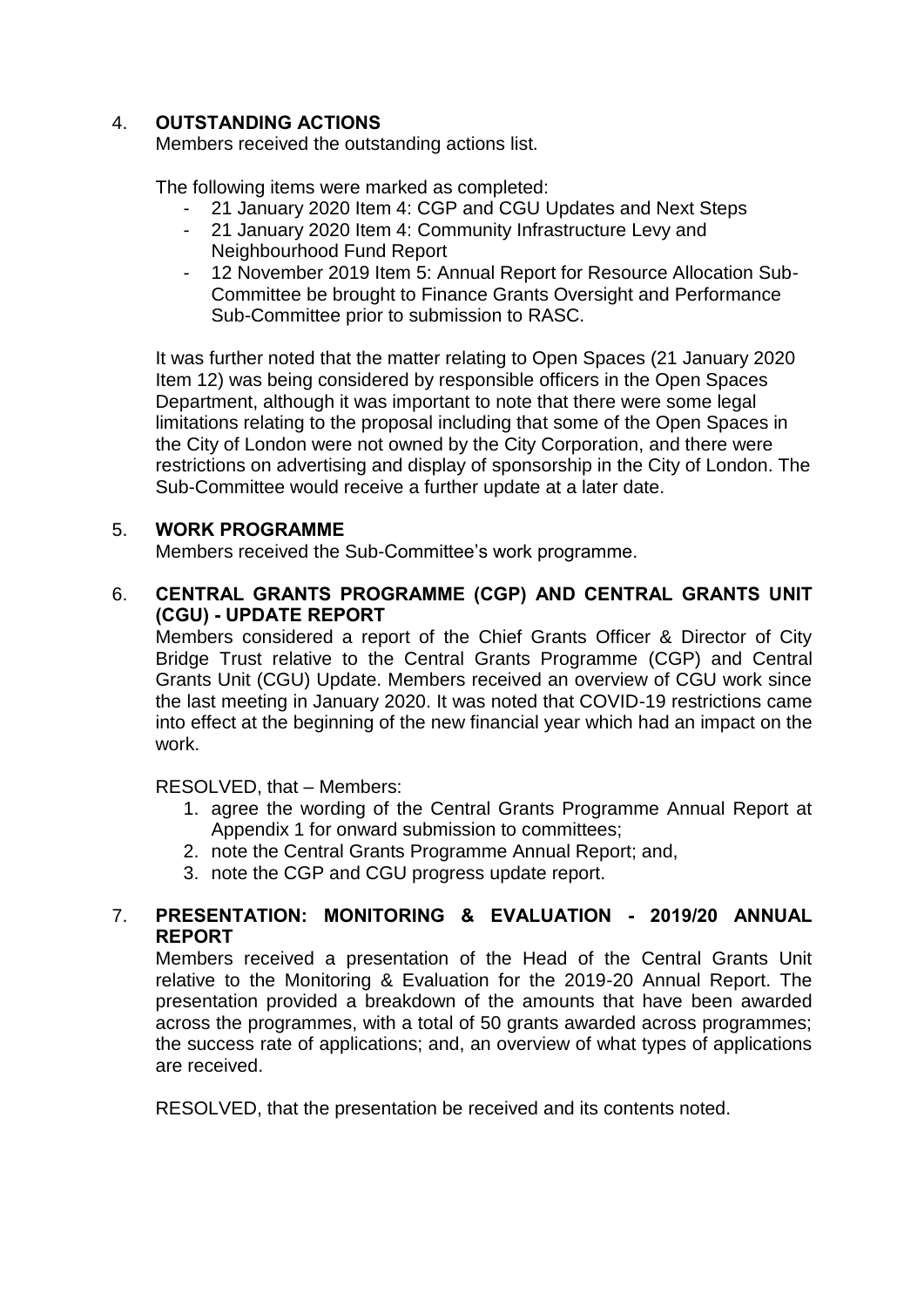# 8. **CITY OF LONDON COMMUNITY INFRASTRUCTURE LEVY - LAUNCH OF NEIGHBOURHOOD FUND**

Members received a report of the Chief Grants Officer and Director of City Bridge Trust relative to the City of London Community Infrastructure Levy (CIL) Launch of the Neighbourhood Fund. The programme launched three weeks prior on 1 September 2020. Although the launch had been delayed by six months as a consequence of the COVID-19 health pandemic, the time was used to expand reach and awareness. At the time of reporting, one application had been completed, and 10-12 more were anticipated. It was reported that the financial value of the Neighbouhood Fund was £5.6M, and as this money was derived from developments in the City, it was confirmed that this money is required to be spent within the boundaries of the City of London, for the benefit of City Communities. It was also noted that the arrangements would be reviewed in one year.

RESOLVED, that – the report be received and its contents noted.

#### 9. **BENEFITS IN KIND REPORTING - INTERIM UPDATE**

Members received a report of the Chief Grants Officer & Director of City Bridge Trust relative to the Benefits In Kind Reporting – Interim Update. The reporting period reflected changes in reporting deadlines agreed at the previous meeting, which looked at the financial year end in line with the City Corporation's Philanthropy Strategy. COVID-19 restrictions had also impacted upon Benefits in Kind (BiK) due offered in respect of premises and other facilities. However, significant other BiK support had been provided in response to COVID-19 and these will be considered in more detail and a report presented in the 2020/21 BIK Annual Report. It was noted that the BiK policy had been reviewed and was considered to be satisfactory but that further work was required to support implementation and reporting by Departments.

RESOLVED, that – the report be received and its contents noted.

# 10. **QUESTIONS ON MATTERS RELATING TO THE WORK OF THE SUB-COMMITTEE**

There were none.

# 11. **ANY OTHER BUSINESS THAT THE CHAIRMAN CONSIDERS URGENT** There was no other business.

# 12. **EXCLUSION OF THE PUBLIC**

RESOLVED, that – under Section 100A(4) of the Local Government Act 1972, the public be excluded from the meeting for the following items of business on the grounds that they involve the likely disclosure of exempt information as defined in Part 1 of schedule 12A of the Local Government Act.

#### 13. **NON-PUBLIC MINUTES**

RESOLVED, that – the non-public minutes of the previous meeting held 21 January 2020 be agreed as a correct record.